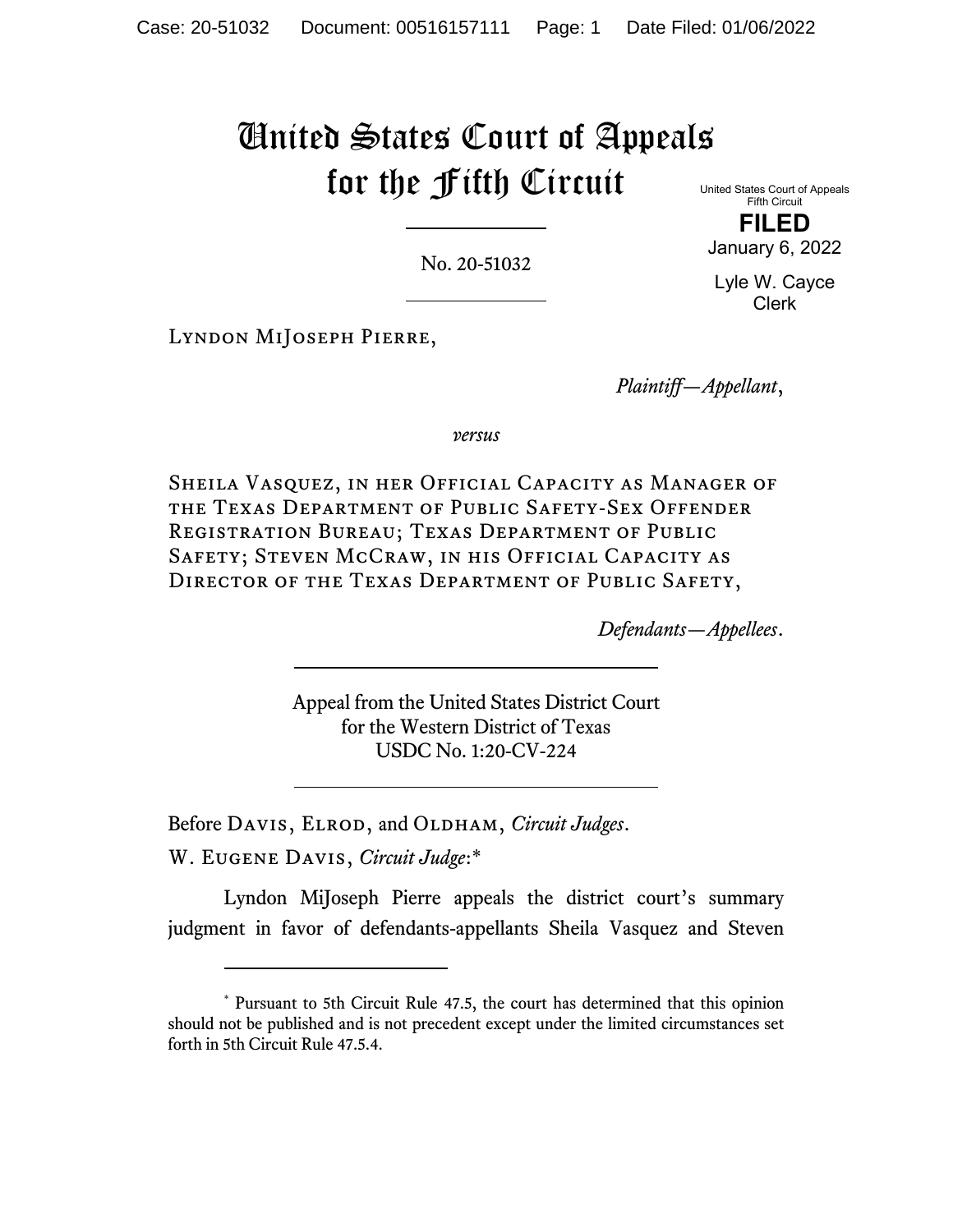McCraw, representatives of the Texas Department of Public Safety, dismissing his claims under 42 U.S.C. § 1983 seeking to enjoin defendants from requiring him to register as a sex offender. The district court concluded that Pierre failed to sufficiently allege an injury, and therefore lacked standing. Because the reputational damage to Pierre from being required to register as a sex offender constitutes injury, we REVERSE and REMAND.

# **I. BACKGROUND**

In September 2015, a federal grand jury empaneled in the District of Arizona indicted Lyndon MiJoseph Pierre under two counts: (1) knowingly attempting to transport an individual from Arizona to Texas to engage in prostitution, in violation of 18 U.S.C. § 2421, and (2) knowingly attempting to persuade, induce, entice, or coerce an individual to travel from Arizona to Texas to engage in prostitution, in violation of 18 U.S.C. § 2422(a).

Pierre thereafter entered into a plea agreement with the federal Government. In this agreement, Pierre agreed to plead guilty to the first count, and the Government agreed to dismiss the second at sentencing. Consistent with the agreement, Pierre pled guilty to count one. The district court accepted the plea, entered a judgment of conviction on the § 2421 charge, and dismissed count two. The court sentenced Pierre to 16 months in prison and three years of supervised release. Although Pierre's supervised release came with many conditions, he was not required to register as a "sex offender" under the Sex Offender Registration and Notification Act ("SORNA").1

After Pierre completed his term of imprisonment, and while serving his term of supervised release, Pierre's federal supervision officer asked the

<sup>1</sup> 34 U.S.C. § 20901, et seq*.*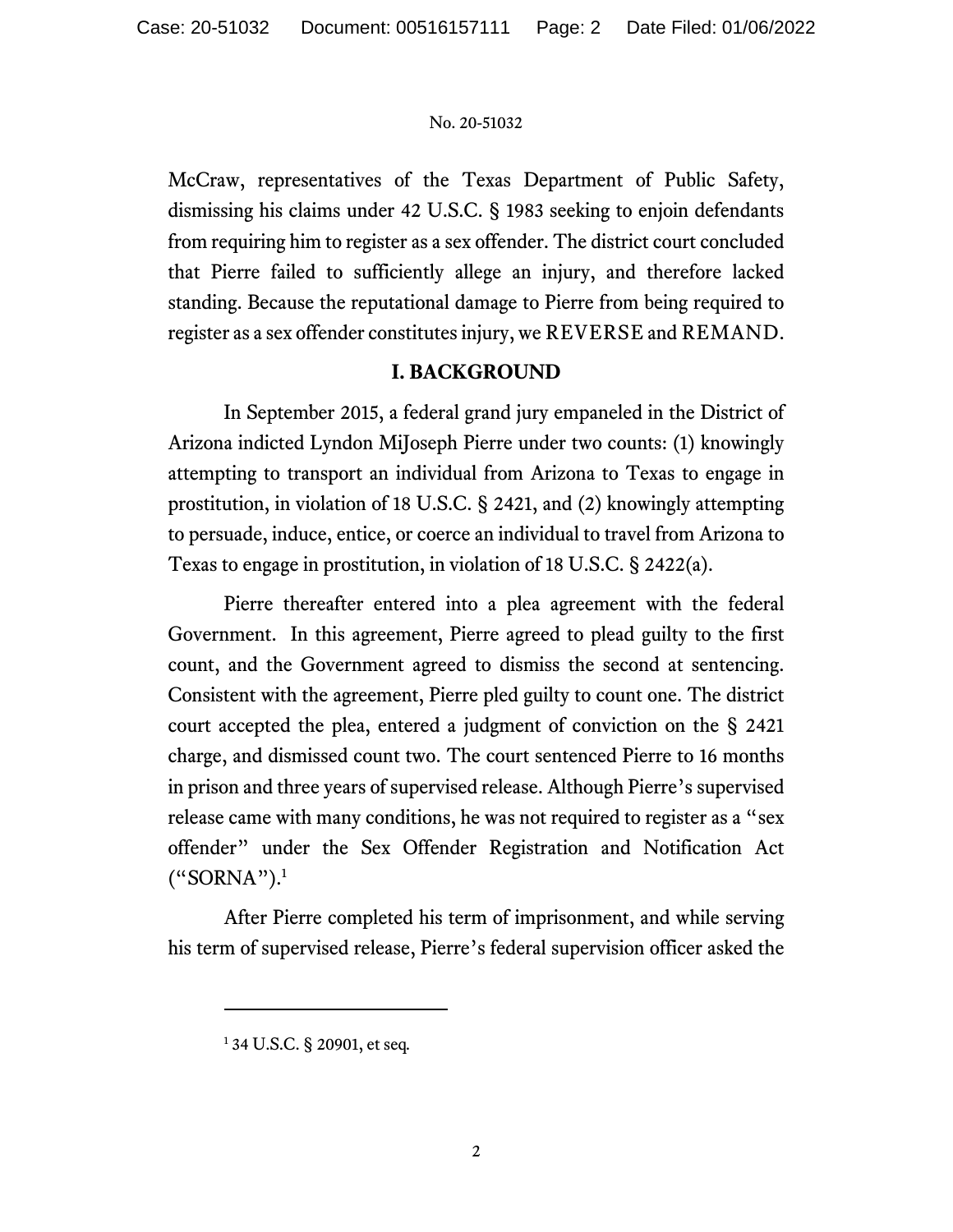Texas Sex Offender Registration Bureau ("SORB"), a division of the Texas Department of Public Safety ("DPS"), whether Pierre was required to register as a sex offender. In an email response, SORB indicated that Pierre's conviction under § 2421 "is not substantially similar to a Texas reportable conviction or adjudication," but that he would nevertheless be required to register as an "extrajurisdictional" registrant for a period of 15 years.

On January 30, 2020, Pierre filed this lawsuit in the 345th Judicial District Court of Travis County, Texas, challenging this registration requirement. Pierre sued three defendants: Sheila Vazquez, the manager of SORB, Steven McCraw, the director of DPS, and DPS itself. Pierre alleged that the defendants violated his right to procedural due process under the Fourteenth Amendment by failing to provide him with notice and an opportunity to be heard before determining that he is required to register as a sex offender. He asked the court for declaratory and injunctive relief prohibiting defendants from classifying him as a sex offender.

Defendants removed the case to federal district court on the basis of federal question jurisdiction. Vasquez and McCraw moved to dismiss, arguing that Pierre was not entitled to notice and an opportunity to be heard because he had been convicted of a "sex offense," and had therefore received all the process he was due. The DPS separately moved to dismiss on the ground that it is a state agency and therefore immune under the Eleventh Amendment. The district court notified the parties that it would be converting the defendants' motions to dismiss into motions for summary judgment, and that they could file additional materials. Neither plaintiff nor any of the defendants filed anything further.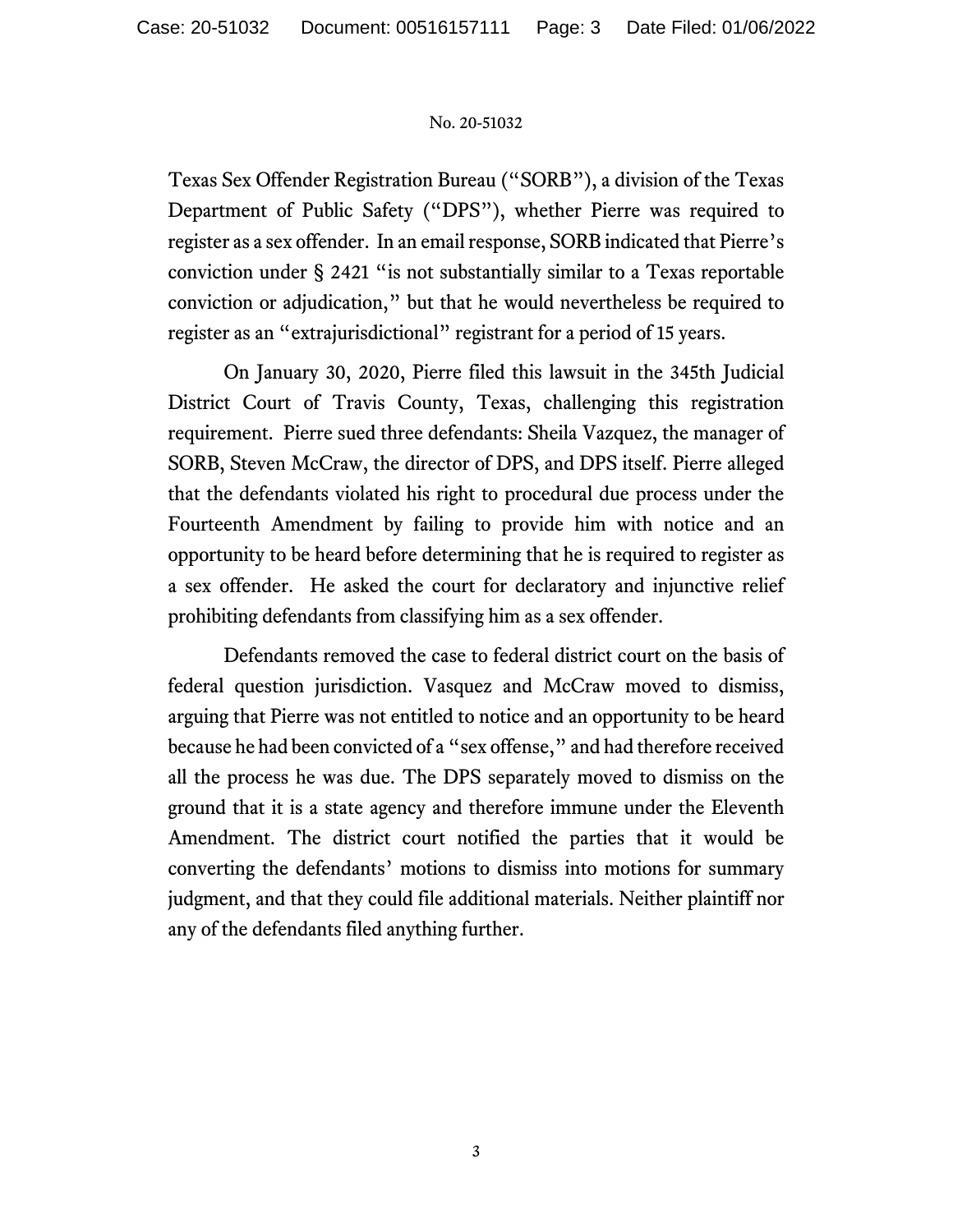The district court dismissed Pierre's claim against DPS because it was entitled to sovereign immunity.<sup>2</sup> As to Pierre's claims against Vasquez and McCraw, the district court concluded that Pierre lacked standing because he failed to show an injury that is legally cognizable under the Due Process Clause. The court granted summary judgment in defendants' favor for all federal claims, and dismissed the claims. Pierre moved for a new trial or to alter or amend the judgment, but the district court denied his motion. Pierre timely appealed.

# **II. DISCUSSION**

The basis for the district court's dismissal of Pierre's claims against Vasquez and McCraw was its conclusion that Pierre lacked standing to assert his federal claims. We consider questions of standing *de novo*. 3

Article III of the Constitution limits federal jurisdiction to cases or controversies.4 To satisfy this requirement, a plaintiff must have standing, i.e., a "personal stake," in the suit he or she commences.<sup>5</sup> The Supreme Court has established a three-part test for standing: "(i) that [the plaintiff] suffered an injury in fact that is concrete, particularized, and actual or imminent; (ii) that the injury was likely caused by the defendant; and (iii) that the injury would likely be redressed by judicial relief."6

<sup>&</sup>lt;sup>2</sup> In his brief, plaintiff specifically states that he is not challenging the district court's decision to dismiss DPS.

<sup>3</sup> *Nat'l Rifle Ass'n of Am., Inc. v. Bureau of Alcohol, Tobacco, Firearms, & Explosives*, 700 F.3d 185, 190 (5th Cir. 2012).

<sup>4</sup> U.S. Const. art. III, § 2.

<sup>5</sup> *See Davis v. Fed. Election Comm'n*, 554 U.S. 724, 732-33 (2008).

<sup>6</sup> *TransUnion LLC v. Ramirez*, 141 S. Ct. 2190, 2203 (2021) (citing *Lujan v. Defs. of Wildlife*, 504 U.S. 555, 560-61 (1992)).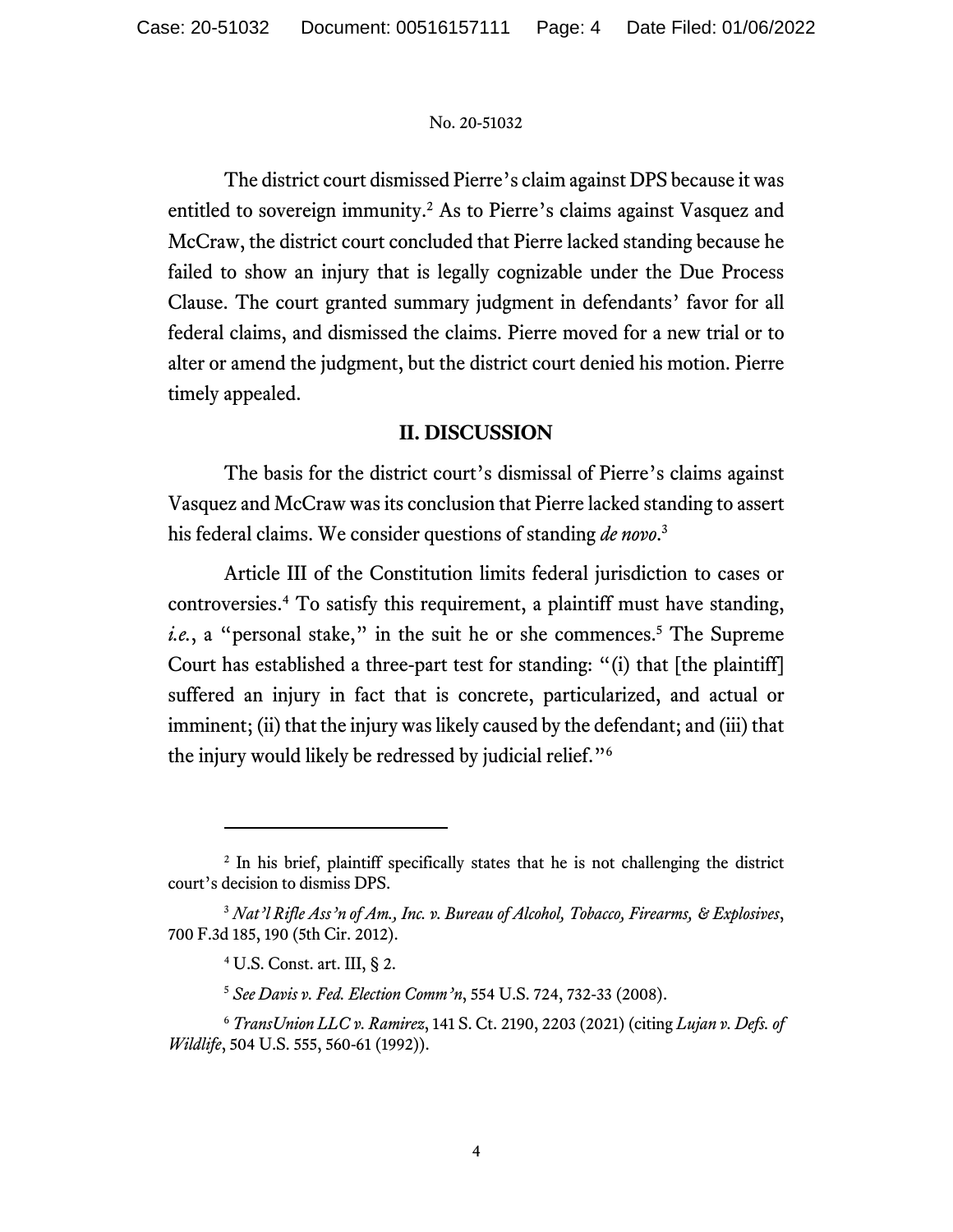The district court "confine[d] its analysis" to the first element of standing, "whether Pierre has suffered an injury in fact," and ultimately determined that "current law does not recognize [Pierre's] injury." But the district court erroneously conflated the merits of Pierre's claims with the initial standing inquiry. To succeed on the merits, Pierre must show that the State interfered with his "liberty interest."<sup>7</sup> Although couched as part of its standing analysis, the district court found that, because Pierre had been convicted of a "sexual offense," he could show no deprivation of a liberty interest.

However, the Supreme Court has instructed that "standing in no way depends on the merits of the plaintiff's" claims.<sup>8</sup> To be sure, there are cases in which jurisdictional issues are inextricably "intertwined" with the merits, and a court must reach the merits to determine jurisdiction.<sup>9</sup> But this is not such a case. This Court has previously held that, even if a plaintiff's "stake" does not rise to the level of a liberty interest," it may be "enough to satisfy the injury-in-fact requirement of standing."10 In *Sims v. Young*, a municipal employee sued the City of Fort Lauderdale after it suspended his employment for criticizing the City in a newspaper article.<sup>11</sup> This Court

<sup>7</sup> Procedural due process claims are evaluated under a two-step analysis: (1) "whether there exists a liberty or property interest which has been interfered with by the State;" and (2) "whether the procedures attendant upon that deprivation were constitutionally sufficient." *Meza v. Livingston*, 607 F.3d 392, 399 (5th Cir. 2010) (citing *Kentucky Dept. of Corr. v. Thompson*, 490 U.S. 454, 460 (1989)).

<sup>8</sup> *Warth v. Seldin*, 422 U.S. 490, 500 (1975) (citing *Flast v. Cohen*, 392 U.S. 83, 99 (1968)).

<sup>9</sup> *Bolivarian Republic of Venezuela v. Helmerich & Payne Int'l Drilling Co.*, 137 S. Ct. 1312, 1319 (2017).

<sup>10</sup> *Sims v. Young*, 556 F.2d 732, 734 (5th Cir. 1977).

<sup>11</sup> *Id.* at 733.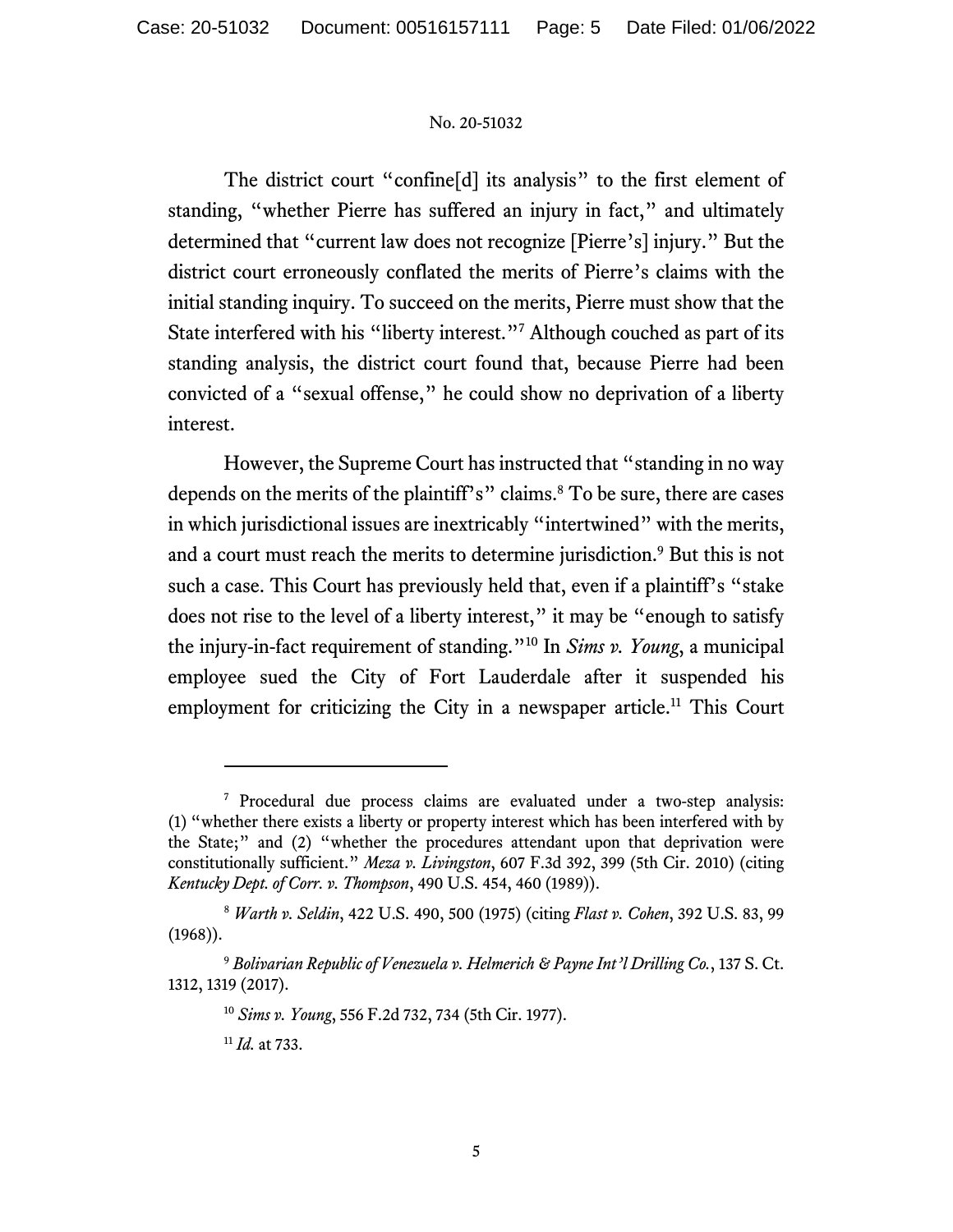found that the "blot on [the plaintiff's] record" created by the suspension was a sufficient injury for standing, regardless of whether the plaintiff would ultimately succeed on the merits.<sup>12</sup>

Like the "blot" in *Sims*, the reputational harm associated with registering as a sex offender is adequate to support standing, even if it is ultimately an insufficient basis for a "liberty interest."13 Thus, the district court erred when it found that Pierre lacked standing because, in its view, he could not identify a "liberty interest."

Instead of inquiring as to whether Pierre could identify a "liberty interest," the relevant question is whether plaintiff's alleged injury is "concrete," "particularized," and "actual or imminent."<sup>14</sup> In this lawsuit, Pierre challenges defendants' action requiring him to register as a "sex offender"—a designation he contends is false. At a minimum, the defendants' action subjects Pierre to the damaging reputational consequences<sup>15</sup> of bearing the sex offender label. The Supreme Court has expressly recognized that reputational harm is a "concrete" form of injury to support standing,<sup>16</sup> and in this case, the harm is plainly "particularized" to Pierre.<sup>17</sup> Moreover, the injury is "imminent" because defendants have

<sup>13</sup> *Id.*

<sup>14</sup> *TransUnion*, 141 S. Ct. at 2203.

<sup>17</sup> *Lujan*, 504 U.S. at 560 & n. 1 ("[P]articularized . . . mean[s] that the injury must affect the plaintiff in a personal and individual way.").

<sup>12</sup> *Id.* at 734.

<sup>15</sup> *See Coleman v. Dretke*, 409 F.3d 665, 668 (5th Cir. 2005) ("*Coleman II*") (noting the "adverse social consequences" caused when a state labels an individual as a "sex offender").

<sup>&</sup>lt;sup>16</sup> *TransUnion*, 141 S. Ct. at 2204 (recognizing that "reputational harms" qualify as "concrete" injuries) (citing *Meese v. Keene*, 481 U.S. 465 (1987)).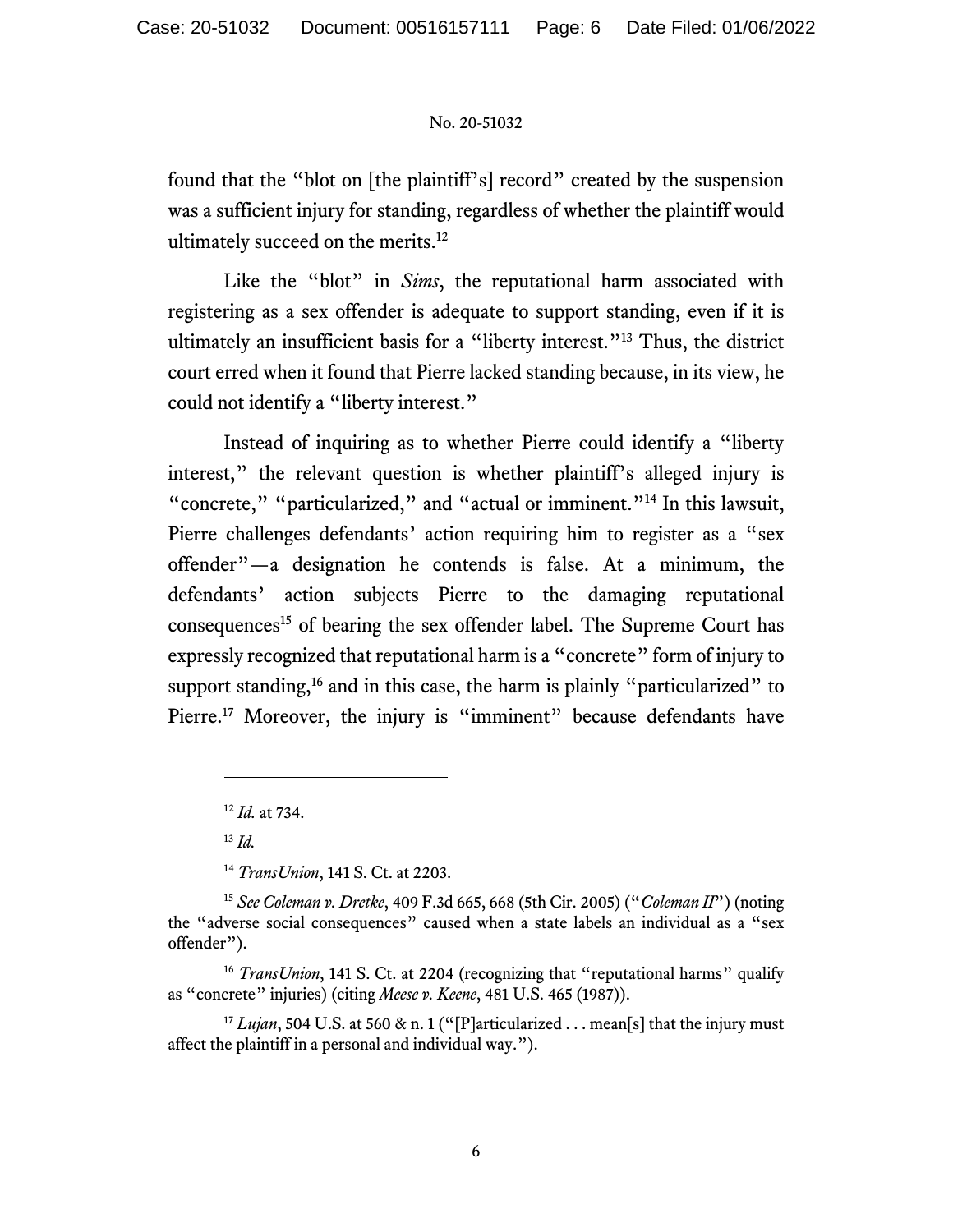indicated throughout this litigation that they remain firm in their effort to require Pierre to register.<sup>18</sup> In short, Pierre has a sufficient "personal stake" in this litigation to satisfy the injury-in-fact requirement of standing.

In sum, we conclude the district court erred in finding no standing based on its conclusion that Pierre alleged no injury. We therefore REVERSE the district court's decision to the contrary and REMAND for further proceedings consistent with this opinion. On remand, the district court must consider the merits of Pierre's procedural due process claim, including whether Pierre's conviction under § 2421 was a "sex offense" under federal or state law such that Texas could treat him as an "extrajurisdictional registrant."<sup>19</sup>

<sup>18</sup> *Stringer v. Whitley*, 942 F.3d 715, 721 (5th Cir. 2019) ("For a threatened future injury to satisfy the imminence requirement, there must be at least a 'substantial risk' that the injury will occur.") (quoting *Susan B. Anthony List v. Driehaus*, 573 U.S. 149, 158  $(2014)$ ).

<sup>19</sup> Tex. Code Crim. Proc. art. 62.001(10).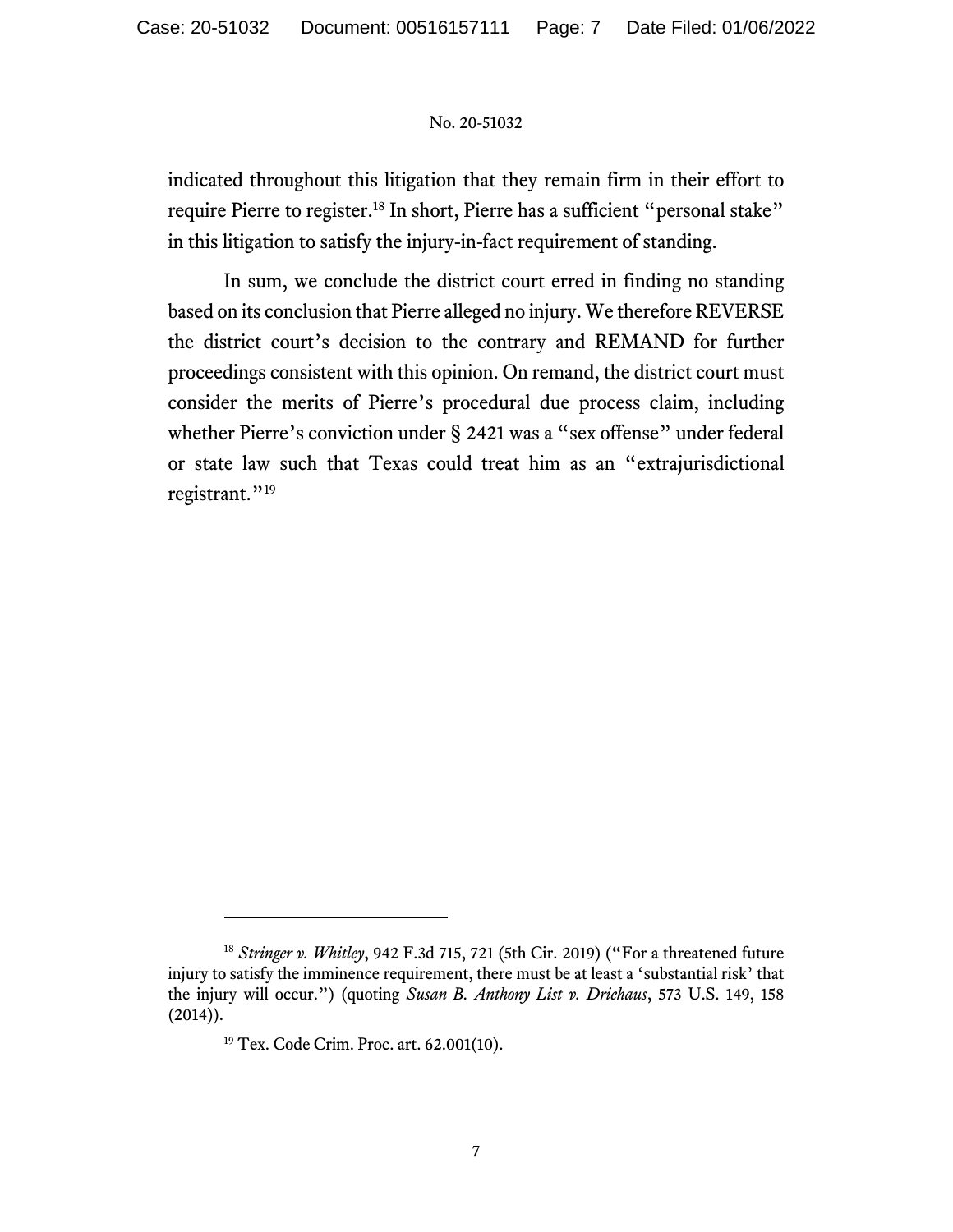ANDREW S. OLDHAM, *Circuit Judge*, concurring in the judgment in part:

The standing question in this case is easy: Pierre suffered an injury-infact by having to register as a sex offender; that injury is traceable to Texas's determination that he must register; and it's redressable by a court order telling Texas they can't make him register. Open and shut.

More interesting is the district court's conflation of standing and the merits. The district court appeared to think (as did the State at oral argument) that Pierre does not have *standing* because his Due Process claim fails on the *merits*. *See Pierre v. Vasquez*, 2020 WL 6064622, at \*5–\*6 (W.D. Tex. Oct. 14, 2020) ("Pierre cannot show a deprivation of a protected liberty interest" because he was convicted of a sex offense and already "received due process"); *see also id.* at \*4–\*6 (conflating injury-in-fact with whether Pierre's Fourteenth Amendment claims succeed on the merits). The district court then dismissed Pierre's Fourteenth Amendment claims with prejudice—the appropriate disposition only if the court reached the *merits* because "Pierre lacks *standing*." *Id.* at \*6–7 (emphasis added); *see* 9 Charles Alan Wright & Arthur R. Miller, Federal PRACTICE AND PROCEDURE § 2373, at 756-57 (3d ed. 2008) (jurisdictional dismissals are without prejudice). Compounding the jurisdiction-versus-merits confusion, the State told us at argument that we should resolve both issues. *See* Oral Arg. at 17:45–17:55 (State's argument that "both the merits and this question [of standing] are before the court").

This is all wrong for two reasons. First, the district court confused two distinct concepts—standing and the merits—as explained in cases too numerous to cite. *See, e.g.*, *Ariz. State Legislature v. Ariz. Indep. Redistricting Comm'n*, 576 U.S. 787, 800 (2015) (quoting *Davis v. United States*, 564 U.S. 229, 249 n.10 (2011)) (emphasizing that "one must not confus[e] weakness on the merits with absence of Article III standing"); *ASARCO Inc. v. Kadish*,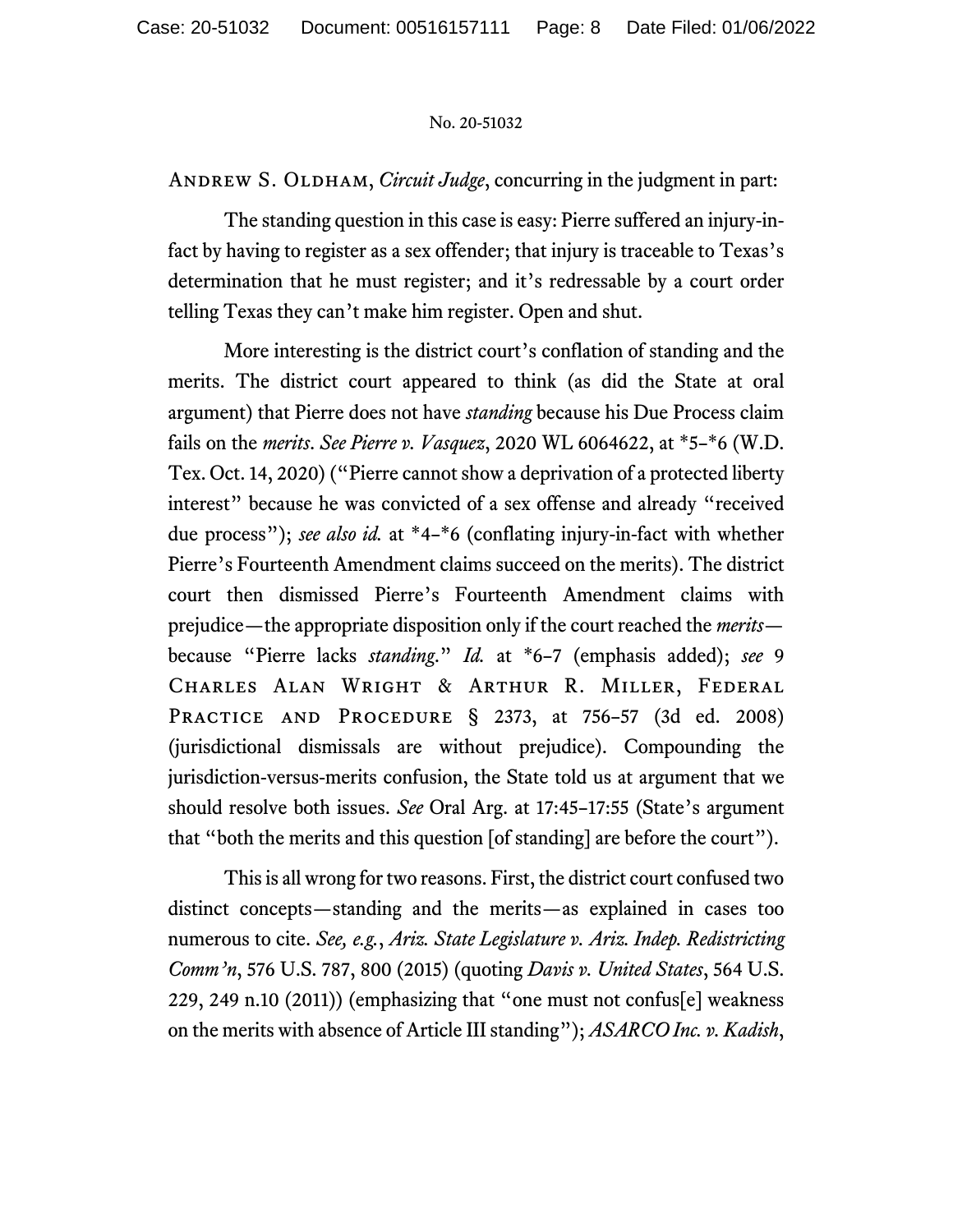490 U.S. 605, 624 (1989) (quoting *Warth v. Seldin*, 422 U.S. 490, 500 (1975)) (holding "federal standing . . . in no way depends on the merits of the claim"). Indeed, we've even explained this distinction in the context of sex offenders' constitutional claims. *See, e.g.*, *Duarte ex rel. Duarte v. City of Lewisville*, 759 F.3d 514, 520 (5th Cir. 2014) ("[T]he district court erroneously granted summary judgment for lack of standing because it conflated the actual-injury inquiry for standing purposes with the underlying merits of the Duartes' constitutional claims."). Unless Pierre's claims were so patently frivolous that they triggered dismissal under *Bell v. Hood*, their merits *vel non* are irrelevant to federal jurisdiction. *See* 327 U.S. 678, 682 (1946) ("Jurisdiction  $\dots$  is not defeated  $\dots$  by the possibility that the averments might fail to state a cause of action on which petitioners could actually recover. For it is well settled that the failure to state a proper cause of action calls for a judgment on the merits and not for a dismissal for want of jurisdiction."); *id.* at 682–83 (noting a claim that's "wholly insubstantial and frivolous" might be dismissable for lack of jurisdiction).

Second, far from frivolous, Pierre's claims are meritorious. The State conceded at oral argument that forcing someone to register for a nonregistrable offense is a Due Process violation. *See* Oral Arg. at 20:30–20:40 (Q: "Registering if you're not supposed to register is a Due Process violation?" Counsel for Texas: "Certainly."). This concession accords with our precedent. *See Coleman v. Dretke*, 395 F.3d 216, 222 (5th Cir. 2004) (individuals who have not been convicted of a sex offense have a protectable Due Process interest in "freedom from sex offender classification and conditions"). Thus, it's undisputed that the State violated the Constitution if it ordered Pierre to register for a non-registrable offense.

Pierre committed a non-registrable offense, and it's not a close question. Specifically, Pierre pleaded guilty to a prostitution offense in a federal district court in Arizona. Texas law says such extrajurisdictional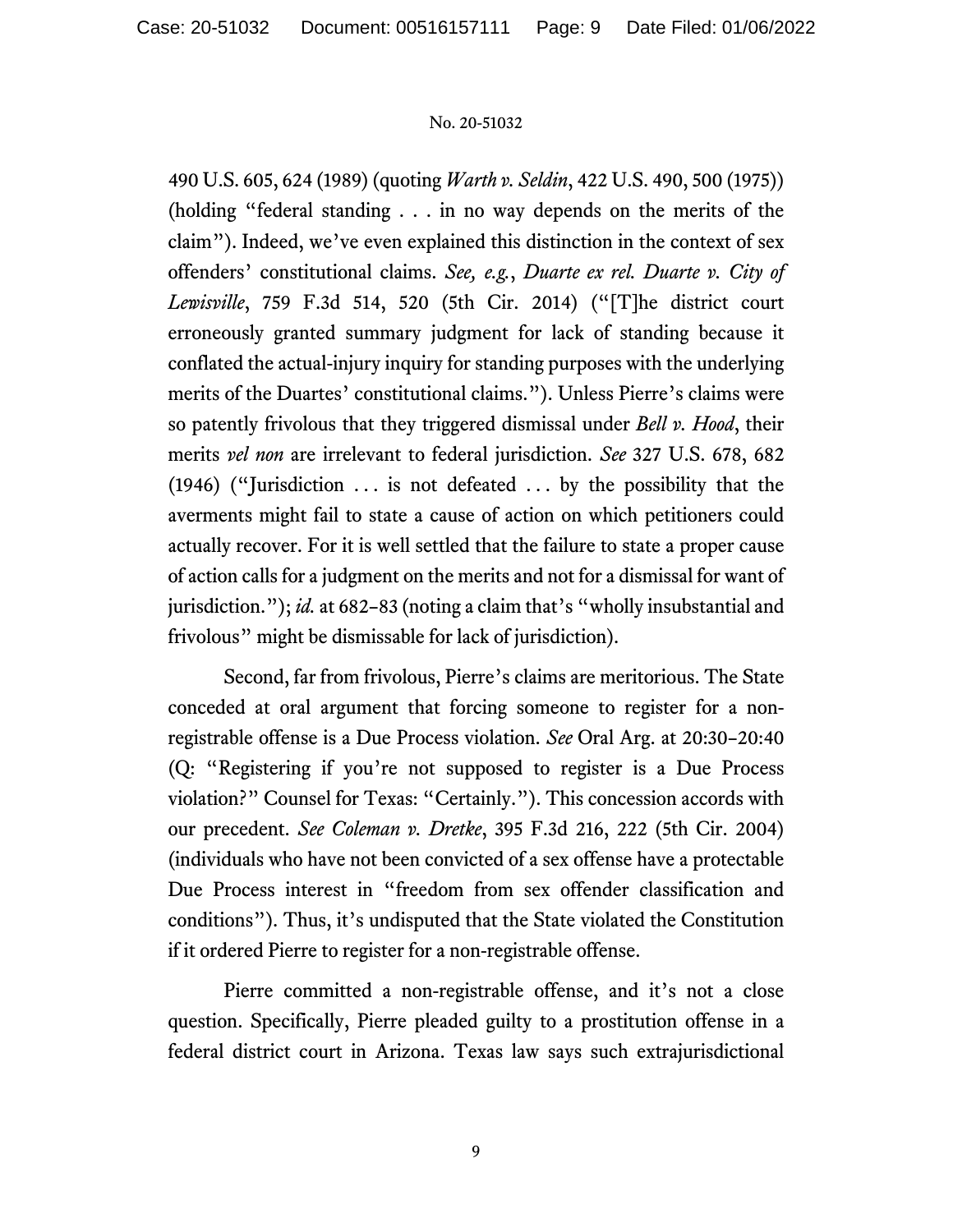offenses are registrable in Texas if they're registrable under federal law. *See*  TEX. CODE CRIM. PRO. art.  $62.001(10)(A)(ii)$ . And it's undisputed that Pierre's prostitution offense was non-registrable under federal law.<sup>1</sup>

And in any event, if there were any doubts on this score, they'd be resolved by looking at the judgment of conviction entered by the Arizona district court. That's because, if Pierre's prostitution offense were registrable under federal law, the Sex Offender Registration and Notification Act ("SORNA") would've required the Arizona court to so specify in its supervised-release conditions. *See* 18 U.S.C. § 3583(d) ("The court shall order, as an explicit condition of supervised release for a person required to register under [SORNA], that the person comply with the requirements of that Act."). Here, the Arizona district court imposed numerous conditions on Pierre's supervised release, but it did not require him to register under SORNA. *See Pierre*, 2020 WL 6064622, at \*2. And the State concedes that

<sup>&</sup>lt;sup>1</sup> Pierre pleaded guilty to knowingly attempting to transport an individual from Arizona to Texas to engage in prostitution, in violation of 18 U.S.C. § 2421. He admitted that he "met a person who [he] believed to be an adult woman" and "attempted to transport [her] from Mesa, Arizona to Houston, Texas with the intent that [she] engage in prostitution." ROA.247. That crime falls under SORNA's broad definition of "sex offense," making Pierre a "sex offender" unless he qualifies for an exemption. *See* 34 U.S.C. § 20911(1) (defining "sex offender" as "an individual who was convicted of a sex offense"); *id.* § 20911(5)(A) (defining "sex offense" as, among other things, "a Federal offense" under chapter 117 of Title 18); *see also* 18 U.S.C. § 2421 (the offense for which Pierre was convicted is an offense under chapter 117 of Title 18). SORNA exempts from the definition of "sex offense," however, certain offenses involving consensual sexual conduct. *See* 34 U.S.C. § 20911(5)(C) ("An offense involving consensual sexual conduct is *not a sex offense* for the purposes of this subchapter if the victim was an adult, unless the adult was under the custodial authority of the offender at the time of the offense, or if the victim was at least 13 years old and the offender was not more than 4 years older than the victim." (emphasis added)). Pierre attempted to transport an adult for prostitution, and no element of his crime constituted non-consensual conduct. So his offense falls under the exemption, meaning federal law does not require him to register. The State filed a six-page brief in our court that disputed none of this.